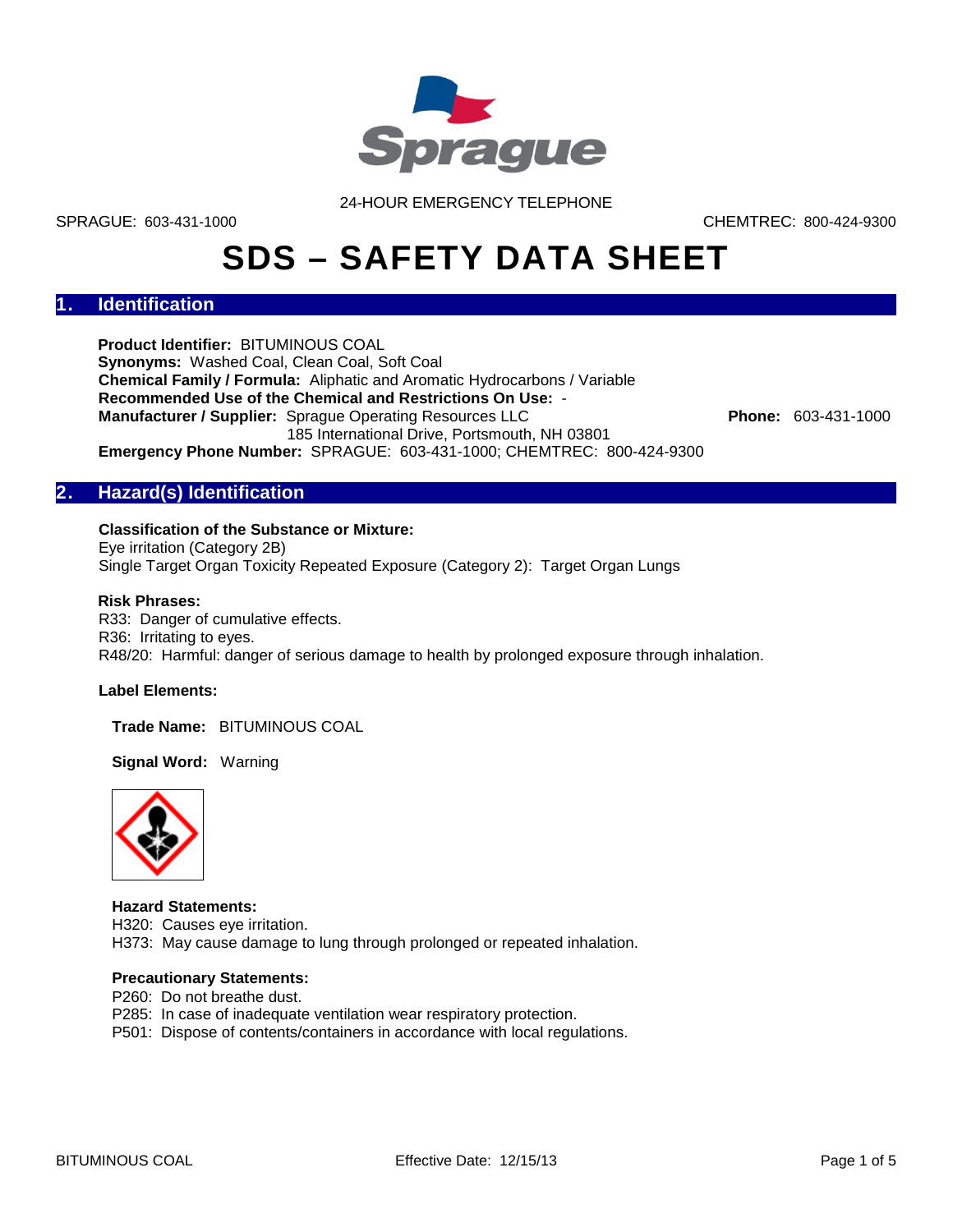# **3. Composition / Information on Ingredients**

**CAS Number:** Not Applicable / Naturally Occurring Mineral **EC Number:** Not Applicable / Naturally Occurring Mineral

| Ingredient                                             | <b>CAS Number</b> | <b>Percent Weight As Received</b> |  |  |  |
|--------------------------------------------------------|-------------------|-----------------------------------|--|--|--|
| Moisture                                               |                   | $1 - 10%$                         |  |  |  |
| Ash                                                    | 68131-74-8        | $4 - 20%$                         |  |  |  |
| <b>Total Sulfur</b>                                    | 7446-09-5 (S02)   | $0.5 - 2.2%$                      |  |  |  |
| <b>Fixed Carbon</b>                                    |                   | $50 - 72%$                        |  |  |  |
| Volatile Matter* including elemental and compounds of: |                   |                                   |  |  |  |
| Hydrogen                                               | 1333-74-0         | $4.8 - 5.3%$                      |  |  |  |
| Nitrogen                                               | 7727-37-9         | $1.2 - 1.6%$                      |  |  |  |
| Chlorine                                               | 7782-50-5         | $.05 - .19%$                      |  |  |  |
| Coal Dust                                              |                   |                                   |  |  |  |

#### **Naturally Occurring Mineral**

# **4. First-aid Measures**

**Inhalation:** Remove to fresh air. If breathing has stopped, give artificial respiration. Get medical attention if symptoms appear.

**Ingestion:** DO NOT INDUCE VOMITING or give anything by mouth to an unconscious person. Get medical attention if symptoms appear.

**Skin Contact:** Wash contaminated skin with soap and water. Remove contaminated clothing and shoes. Get medical attention if symptoms occur.

**Eye Contact:** Remove contact lenses if present and easy to do.Flush eyes immediately with large amounts of water, occasionally lifting upper and lower lids. If irritation develops, seek medical aid.

# **5. Fire-fighting Measures**

**Fire:** When exposed to flame of temperatures in excess of 260F (127C.)

**Explosion:** Susceptible to spontaneous combustion. Highly combustible and/or explosive when in dust or powder form. Coal dust may react slowly with oxygen at room temperature. Heat accelerates the process, which could lead to spontaneous ignition in piles of coal dust.

**Fire Extinguishing Media***:* Foam, carbon dioxide, dry chemical, halon, and water fog.

**Special Information:** Fire-fighters should wear appropriate protective equipment and self-contained breathing apparatus (SCBA) with a full face-piece operated in positive pressure mode. Use washdown and spread out method. Chemical fire fighting procedures should be used in consideration to hazards of other materials involved.

## **6. Accidental Release Measures**

**Personal Precautions, Protective Equipment and Emergency Procedures:** No action shall be taken involving any personal risk or without suitable training. Evacuate surrounding areas. Keep unnecessary and unprotected personnel from entering. Put on appropriate personal protective equipment (see Section 8.)

**Environmental Precautions and Methods and Materials for Containment and Cleaning Up:** Avoid dispersal of spilled material and runoff and contact with soil, waterways, drains and sewers. In order to minimize dust, spills should be removed by vacuuming, or by lightly spraying with water and sweeping the mixture into a suitable container. Do not dry sweep. Observe local, state, and federal governmental regulations.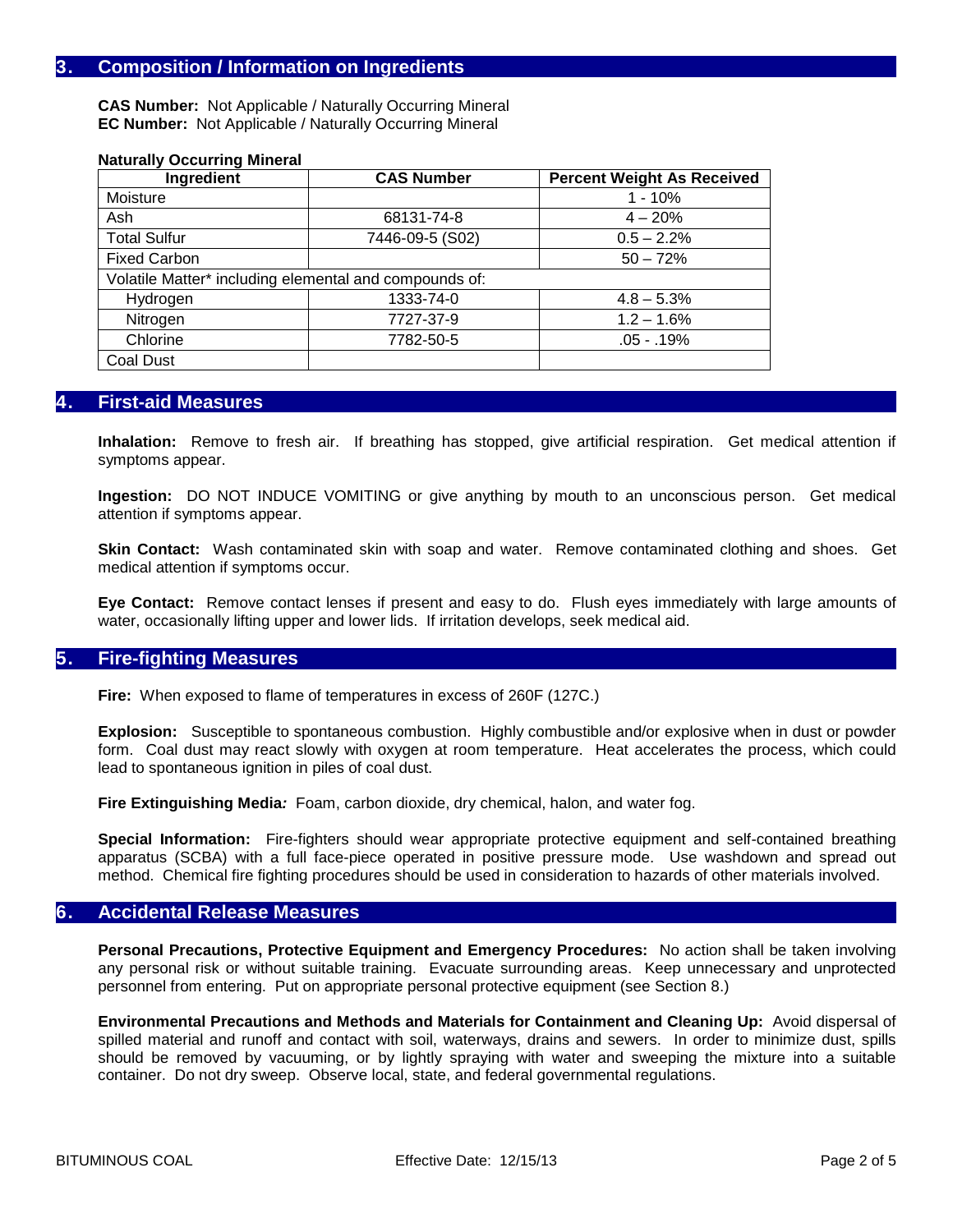# **7. Handling and Storage**

**Precautions for Safe Handling and Conditions for Safe Storage, Including Any Incompatibilities:** Store in a dry clean area. Prevent exposure to high temperature and flames. Prevent exposure to strong oxidizers. Store in accordance with local, state, and federal regulations. Avoid creating dust. Clean up all spills promptly. Wash exposed skin daily. Wash work clothes daily.

# **8. Exposure Controls / Personal Protection**

| Ingredient          | <b>OSHA PEL</b>                               | <b>ACGIH TLV</b>                            |  |  |
|---------------------|-----------------------------------------------|---------------------------------------------|--|--|
| Ash                 | <b>NA</b>                                     | NA                                          |  |  |
| <b>Total Sulfur</b> | 5.0 ppm as SO2                                | 2.00 ppm as SO2                             |  |  |
| <b>Fixed Carbon</b> | None established                              | None established                            |  |  |
| Hydrogen            | None established                              | None established                            |  |  |
| Nitrogen            | None established                              | None established                            |  |  |
| Chlorine            | $1.0$ ppm                                     | $1.0$ ppm                                   |  |  |
| Coal Dust           | • 2.4 mg/ m3 respirable fraction, $<$ 5% SiO2 | • 2.4 mg/ m3 respirable fraction, < 5% SiO2 |  |  |
|                     | • 10 mg/ m3 $> 5\%$ SiO2                      | • 10 mg/m3 $> 5\%$ SiO2                     |  |  |

#### **Airborne Exposure Limits:**

This material contains fused polycyclic hydrocarbons. The OSHA interpretation of coal tar pitch volatiles (Section 1910.1002) is as follows: "Coal tar pitch volatiles include the fused polycyclic hydrocarbons which volatize from the distillation residues of coal, petroleum, wood, and other organic matter." The OSHA PEL and ACGIH TLV for coal tar pitch volatiles is 0.2 mg/m3 (basis one soluble fraction.)

**Ventilation System:** Use only with adequate ventilation. Use process enclosures, local exhaust ventilation or other engineering controls to keep worker exposure to airborne contaminants below any recommended or statutory limits. The engineering controls also need to keep gas, vapor or dust concentrations below any lower explosive limits. Use explosion-proof ventilation equipment. Please refer to the ACGIH document, *Industrial Ventilation, A Manual of Recommended Practices*, most recent edition, for details.

**Personal Respirators (NIOSH Approved):** MSHA/NIOSH approved dust respirator. Appropriate respirator depends upon type and magnitude of exposure.

**Skin Protection:** Neoprene, PVC should be worn when handling.

**Eye Protection:** Use chemical safety goggles and / or a full face shield.

**Hygiene Measures:** Wear appropriate impervious clothing and equipment to prevent repeated or prolonged skin contact with this substance.

## **9. Physical and Chemical Properties**

**Appearance:** Irregular, rectangular-shaped chunks or particles, dense, grayish-black to black color **Odor:** minimal dank odor **Odor Threshold:** Not determined **pH:** No information found **% Volatiles by volume @ 21C (70F):** Negligible **Melting Point**: 750F (399C) **Boiling Point / Boiling Range:** Not determined **Flash Point:** above 260F (127C) **Evaporation Rate (BuAC=1):** Not determined **Flammability:** Combustible **Upper / Lower Flammability or Explosive Limits:** Not determined **Vapor Pressure (mm Hg):** Not determined **Vapor Density (Air=1):** Not determined **Relative Density:** 1.43 g/mL **Solubility:** Non-soluble **Partition Coefficient: n-octanol / water:** Not determined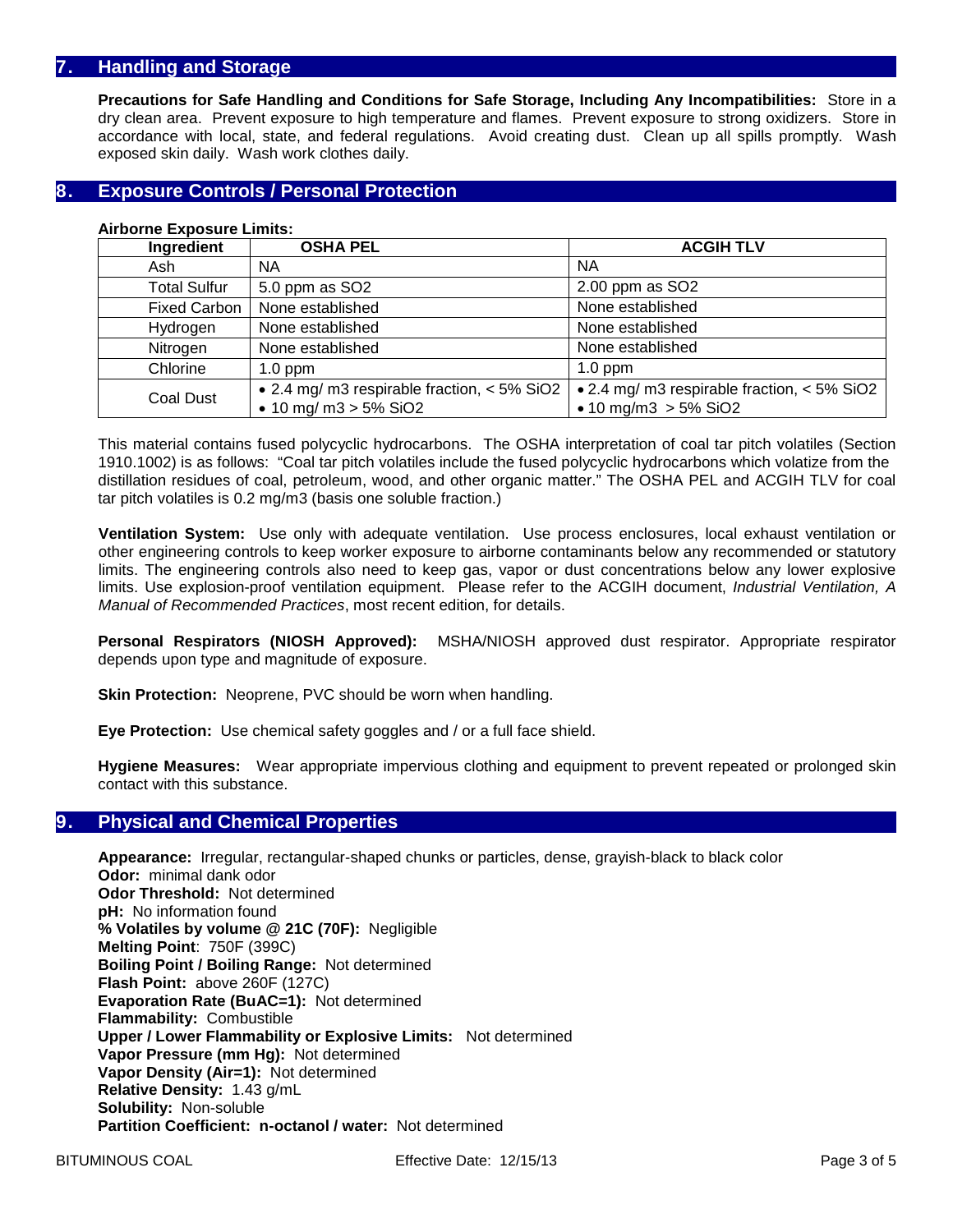# **10. Stability and Reactivity**

**Reactivity and / or Chemical Stability:** Stable if properly stored to inhibit oxidation.

#### **Possibility of Hazardous Reactions and Conditions to Avoid:**

- Allowing coal to stand in water.
- Storing coal on loose or porous ground.
- Piling coal around upright steel or wooden posts, crane supports, underground drains, steam or hot water lines or areas where there is refuse such as wood, straw, growing vegetation or other organic material.
- Storage in closed hampers, bins, receptacles, etc. without positive ventilation.

#### **Incompatible Materials:** Strong oxidizers.

**Hazardous Decomposition Products:** May liberate hydrogen, methane, carbon monoxide, oxides of sulfur and hydrogen, coal tar pitch volatiles upon thermal decomposition.

# **11. Toxicological Information**

#### **Emergency Overview:**

Coal may release small quantities of methane gas over a period of time. Progression of tuberculosis is greatly increased in pneumoconiosis but susceptibility is apparently not increased.

#### **Potential Health Effects:**

**Inhalation:** The principal health hazard associated with coal occurs during its mining and transport. Coal workers' pneumoconiosis (CWP) can occur in miners after as little as 15 years of excessive inhalation of respirable coalmine dust. Respirable quartz particles and free silica may be co-implicated. Coal dust is deposited in the lungs where its site of action is the lung parenchyma, lymph nodes and hila. The severity of the disease is directly related to the amount of coal dust in the lungs. In the simple stages, the disease is detectable by x-ray as round, irregular "macules"of 1-5 mm. This stage typically does not change lung function or shorten life.

**Ingestion:** May cause irritation.

**Skin Contact:** May cause irritation.

**Eye Contact:** Irritation of the eye.

#### **Chronic Exposure:**

The chronic stage of CWP involves massive pulmonary fibrosis that does impair pulmonary function and shorten life. Chronic Bronchitis (lung inflammation, coughing attacks, difficult breathing, etc.) and emphysema can result from excessive coal dust inhalation. Rheumatoid arthritis can be exacerbated by pneumonias leading to rapidly developing lung damage (Caplan's Syndrome.)

**Carcinogenicity:** Coal may liberate various polycyclic aromatic hydrocarbons (PAH's) upon thermal decomposition. There is no clear evidence that coal is carcinogenic to man or experimental animals because of their polycyclic aromatic hydrocarbon content. However, there is evidence that these PAH's may play an active role in the generation of lung cancer seen in cigarette smokers or tar-roofing workers.

**Reproductive Toxicity:** No data available.

**Specific Target Organ Toxicity - Single Exposure (Globally Harmonized System:)** No data available.

**Specific Target Organ Toxicity - Repeated Exposure (Globally Harmonized System:)** No data available.